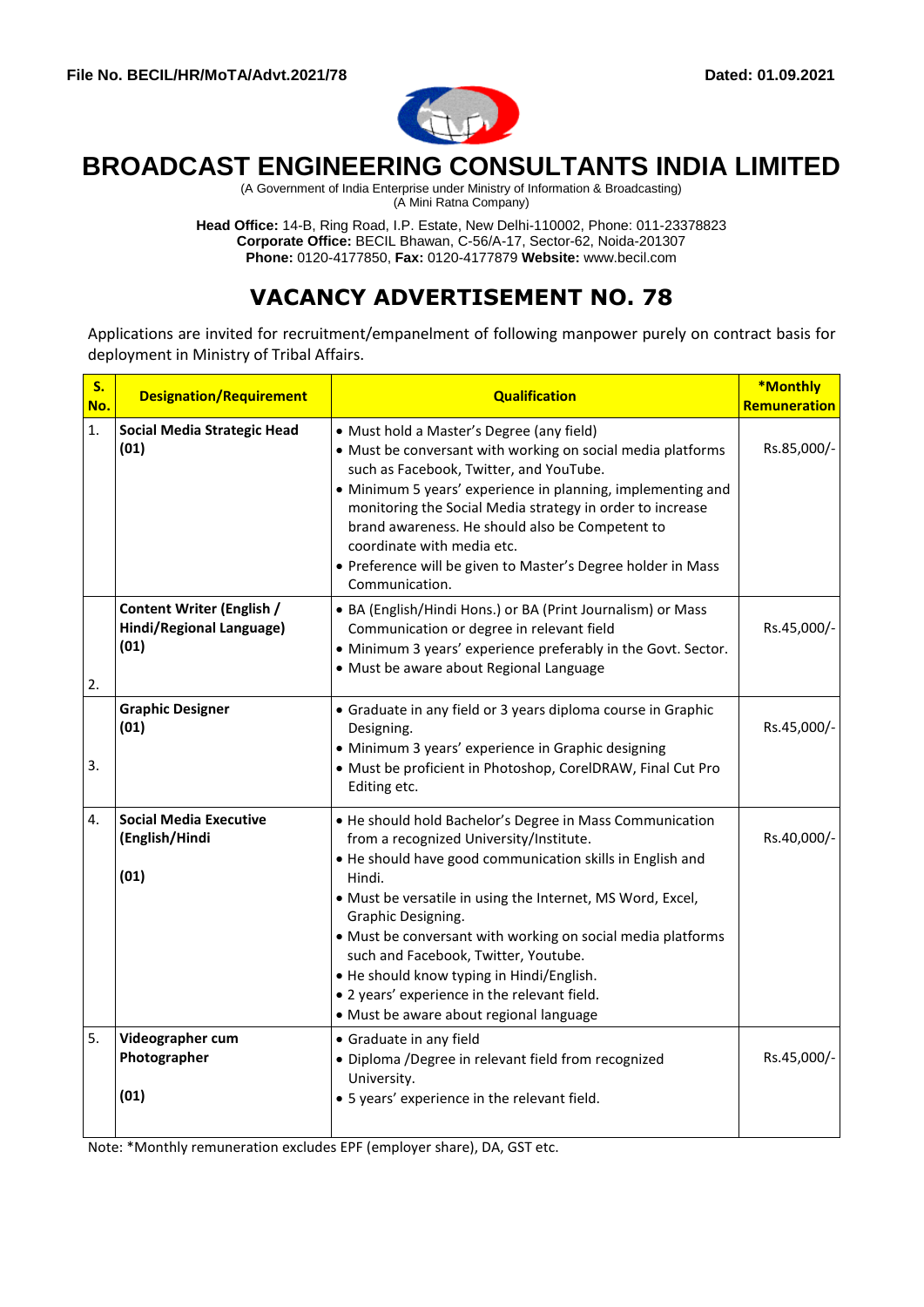# **Roles and Job responsibilities**

# **1. SOCIAL MEDIA STRATEGIST**

#### **Strategy and Planning for social & display media**

- Brainstorming new social media strategies and plans in alignment with brands core objectives
- Lead the social media for the brand with conceptualization, content creation and strategy.
- Manage organizations social presence and distribute content on all social channels,viz.Facebook, LinkedIn, Twitter, Google, YouTube, Pinterest, and Instagram.
- Effectively planning, scheduling, and coordinating updates on major social media channels
- Measure and monitor social activities and social campaigns.
- Proactively react to social network updates in functionality, etiquette, reporting etc.
- Monitor and present relevant data, trends, successes, exceptions etc.
- Responsible for managing of social media postings strategically.
- Work seamlessly for helping with the promotions both short term and long-term campaigns.
- Develop social media program initiatives for improving the community size.
- Developing display media branding and performance plans as per business objectives across all digital platforms
- Monitor benchmarks for measuring the impact of social media, analyze, review, and report on effectiveness of campaigns to maximize results for the business.
- Monitor and advise emerging social networking trends and social media best practices.
- Execute Influencer campaigns and content creator activations.

#### **Content Creation & Execution**

- Creating, editing and refining the content for social media to engage higher number of target audience
- Professionally manage multiple social media accounts and up keeping the company social media presence.
- Optimizing paid marketing on social and display media and coordinating with agencies for smooth and timely execution of plans.

#### **Online Reputation Management**

- Maintaining online reputation of the brand by keeping an eye on online conversations and handling them appropriately
- Promoting positive conversations about the brand on social media
- Keeping a track of industry and competitor activities using online tools & strategize the necessary action, wherever required
- Hands on experience in Display advertising
- Campaign Management- Manage all the digital brand campaigns.

#### **Requirement**

- Proven working experience, between 5 to 7 years,
- Demonstrable experience leading and managing SEO/SEM, marketing database, email, social media and/or display advertising campaigns
- Solid knowledge of website analytics tools (e.g., Google Analytics, NetInsight, Omniture, WebTrends)
- Experience in setting up and optimizing Google Adwords, Facebook Ad, etc campaigns
- Expert level skills in Adobe Creative Suite, After Effects, Illustrator, InDesign, Corel Draw, Photoshop, Premiere Pro, Microsoft PowerPoint design, Invision App, Flinto, UX Pin, and other relevant design tools.
- Excellent knowledge of Adobe .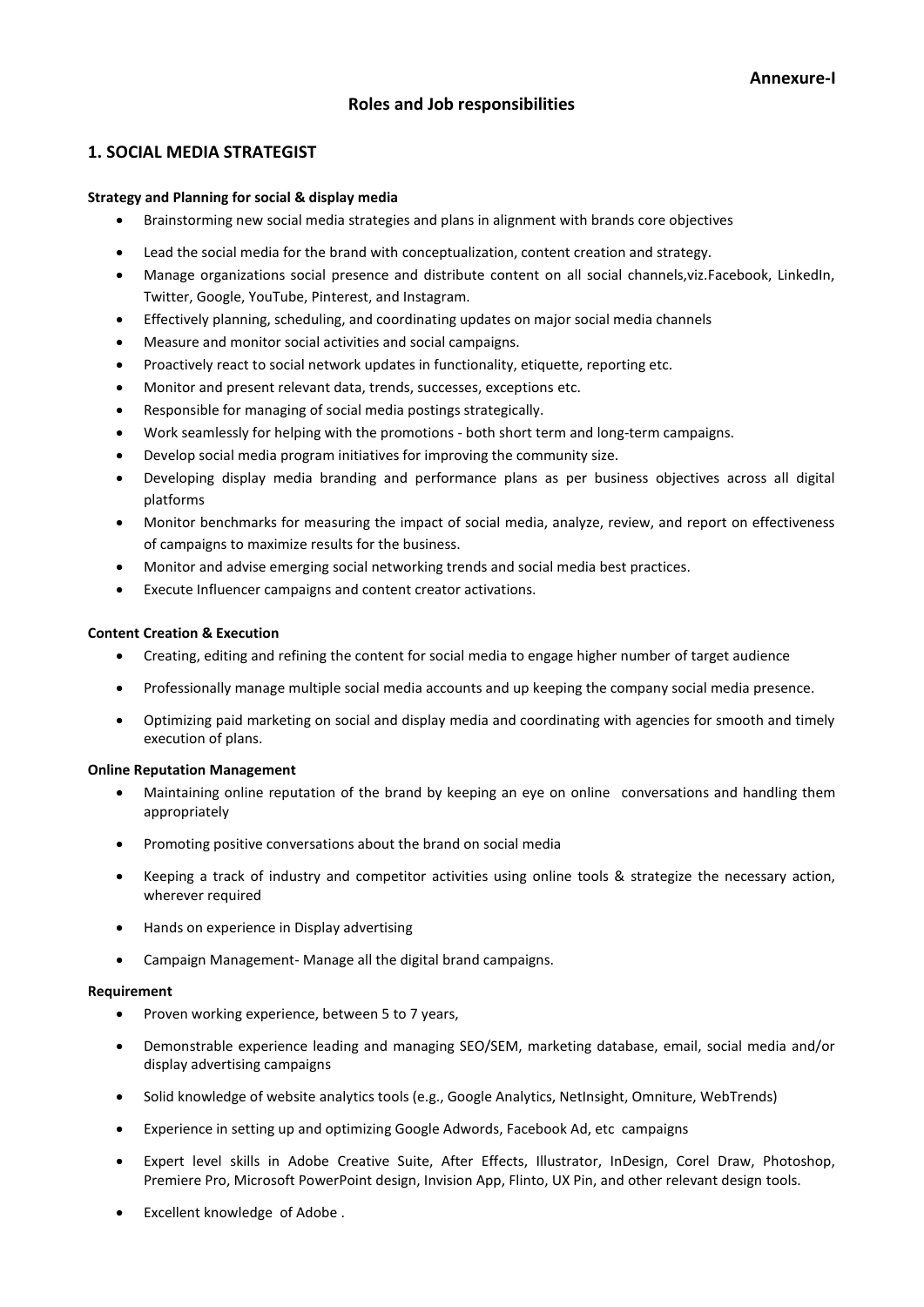Working knowledge of HTML, CSS, and JavaScript development and constraints

# **2. GRAPHIC DESIGNER | VIDEO EDITOR | ANIMATOR -VFX & COMPOSITING |**

#### **Roles and Responsibilities**

- Work creatively to produce original and aesthetically pleasing designs and solutions
- Create and edit videos, posters, infographics, banners, digital banners, branding materials, e-newsletters, reports, white papers, magazine, multimedia videos, presentations, and infographics Ads video, etc
- Keep abreast of the latest trends in terms of video content and design on social media
- Sort through music that supports the story
- Create images and videos that identify a product or convey a message
- Develop graphics for Social Media Pages and websites
- Select colors, images, text style, and layout
- Review designs for errors before printing or publishing them
- Develop engaging, creative, innovative content for regularly scheduled posts, which enlighten audiences and promote brand-focused messages
- Develop UI/UX designs for web and mobile applications
- Tell a story through short and impactful videos (editing of existing footage and creating new vector-based videos/animations),
- Work directly with social media team to conceptualise, build, test and realise products

#### **Requirements**

- Proven working experience, between 5 to 7 years
- Expert level skills in Adobe Creative Suite, After Effects, Illustrator, InDesign, Corel Draw, Photoshop, Premiere Pro, Microsoft PowerPoint design, Invision App, Flinto, UX Pin, and other relevant design tools.
- Knowledge of 2D & 3D VFX/CG & Special Effects and compositing in real videos & Animation
- Skills in hand-coded HTML5 and CSS3 would be an added advantage
- Knowledge and experience in UI/UX design, specifically for Mobile Apps

## **3. CONTENT WRITER**

#### **Roles and Responsibilities:**

- Excellent written and verbal communication skills, excellent command over the English and Hindi language, good vocabulary, and impeccable spelling and grammar.
- Must be able to articulate his/ her thoughts on a variety of Social issues.
- Update our website and social media pages with storying telling content.
- Manage the editorial calendar and ensure timely publication.
- Creating concise, eye-catching, and innovative headlines and body copy.
- Writing a wide variety of topics for multiple platforms (website, blogs, articles, social updates, banners, case studies, guides, white papers, etc.)
- Create, develop and manage high-quality news related content for our news portal
- Maintain blogs on tribal issues
- Innovatively handle our multiple social media platforms.
- Prepare a detailed plan for every month and meet the content strategy finalized within the set deadlines.
- Cooperate with other key members Verify information and research details for the content generated.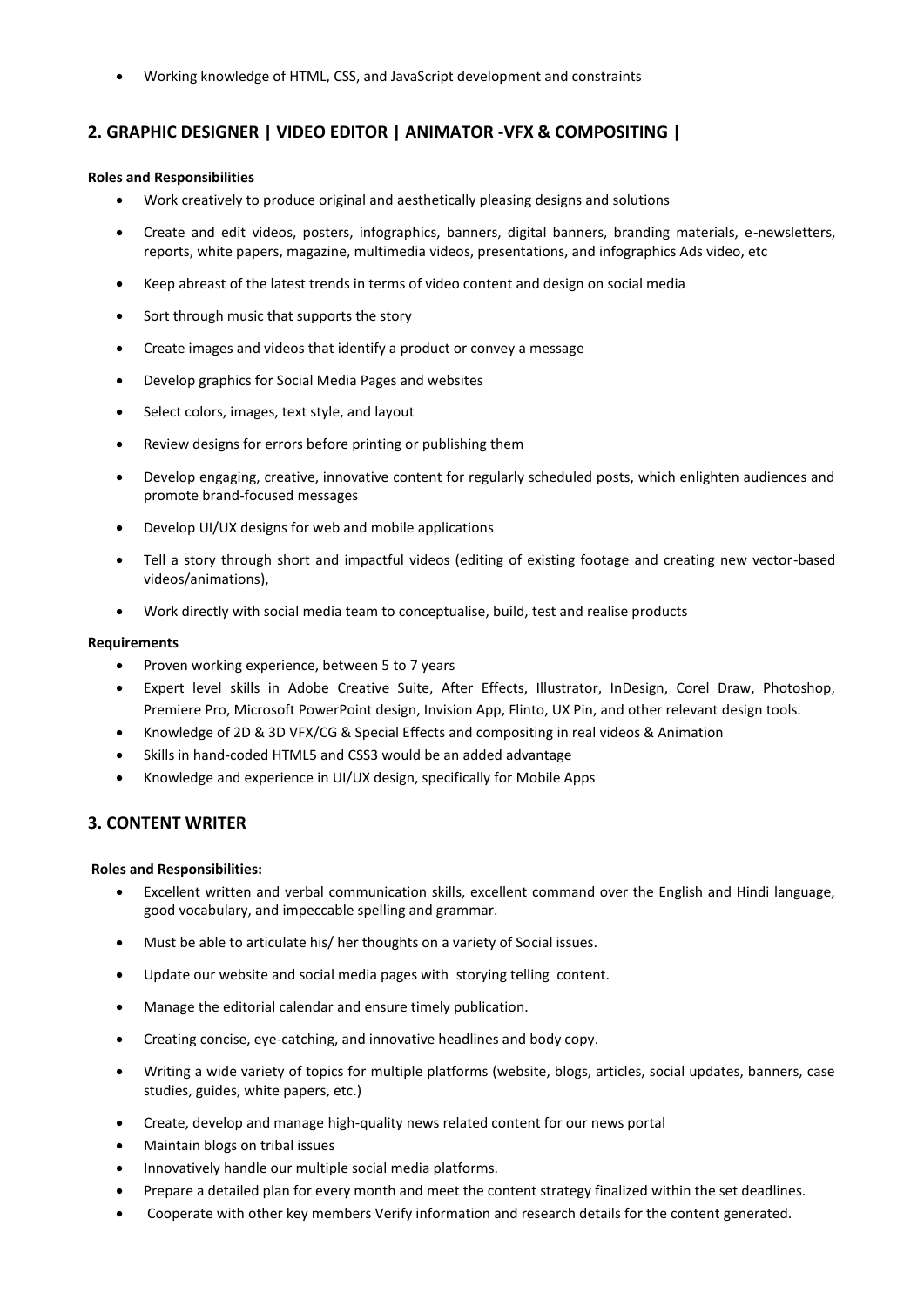- Constantly strive to better the quality of content in original ways.
- Talking points for various delegates
- Drafting of PIB news
- Content for Best Practices by States,TRIs, CoEs
- Monthly e- newsletter

#### **Requirements:**

- Minimum 5-7 Year Proven work experience as a Content Writer, Copywriter or similar role
- Portfolio of published articles
- Experience doing research using multiple sources
- Familiarity with web publications
- Excellent writing and editing skills in Hindi &English

# **4. SOCIAL MEDIA EXECUTIVE**

#### **Roles and Job responsibilities:**

- Manage organizations social presence and distribute content on all social channels viz. Facebook, LinkedIn, Twitter, Google, YouTube, Pinterest, and Instagram.
- Effectively planning, scheduling, and coordinating updates on major social media channels
- Measure and monitor social activities and social campaigns.
- Proactively react to social network updates in functionality, etiquette, reporting etc.
- Monitor and present relevant data, trends, successes, exceptions etc.
- Responsible for managing of social media postings strategically.

#### **Requirements:**

- Minimum 5-7 Year Proven work experience as a Social Media Executive or similar role
- Expert level skills in Adobe Creative Suite, After Effects, Illustrator, InDesign, Corel Draw, Photoshop, Premiere Pro, Microsoft PowerPoint design, Invision App, Flinto, UX Pin, and other relevant design tools.
- Knowledge of 2D & 3D VFX/CG & Special Effects and compositing in real videos & Animation
- Portfolio of published Posts
- Experience doing research using multiple sources
- Excellent writing and editing skills in Hindi & English

## **5. VIDEOGRAPHER CUM PHOTOGRAPHER**

#### **Roles and Job responsibilities:**

- Setting up photographic equipment including cameras, lenses, lighting and specialist software Arranging still objects, products, scenes, props and backgrounds Photograph
- Must have knowledge in Videography and Video Editing
- Editing and retouching images in Photoshop (remove the background, color correction, etc) Stage product and facility photoshoots primarily used for advertisements and website content

#### **Requirements:**

- Minimum 5-7 Year Proven work experience as a Videographer or similar role
- Expert level skills in Adobe Creative Suite, After Effects, Illustrator, InDesign,Corel Draw, Photoshop, Premiere Pro, Microsoft PowerPoint design, Invision App, Flinto, UX Pin, and other relevant design tools.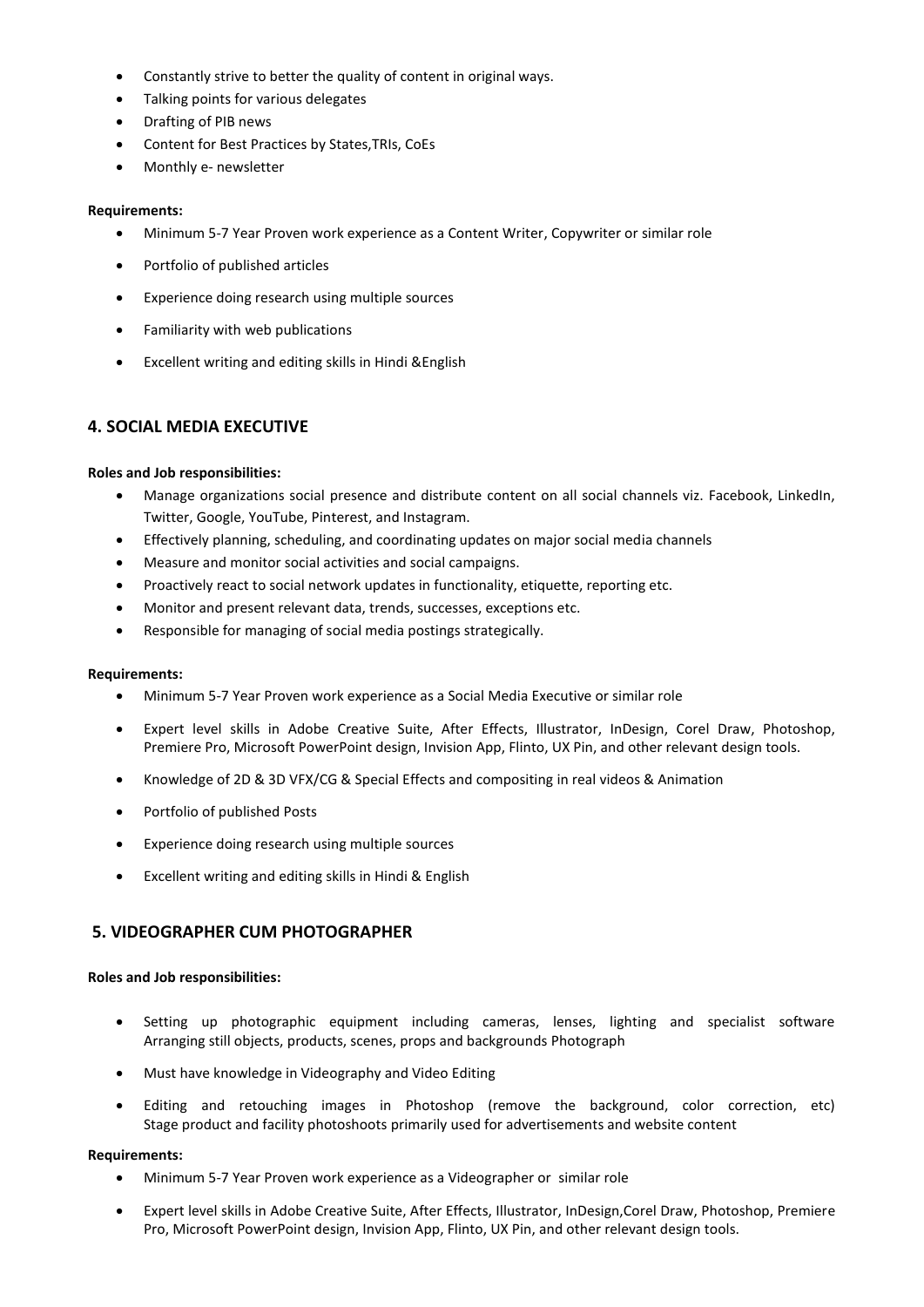- Knowledge of 2D & 3D VFX/CG & Special Effects and compositing in real videos & Animation
- Portfolio of published videos and photos
- Excellent writing and editing skills in Hindi & English
- 1. Selection will be made as per the prescribed norms and requirement of the job.
- 2. No TA/DA will be paid for attending the test/ written exam/ interview/ joining the duty on selection.
- 3. Application must be submitted**ONLINE** only forthe above post.
- 4. For applying please visit the BECIL website [www.becil.com.](http://www.becil.com/) Go the 'Careers Section' and then click 'Registration Form (Online)'. Please read 'How to Apply' carefully before proceeding to register and online payment of fee. **The instruction (How to Apply) for filling up the ONLINE Application/ Registration is attached below for reference.**
- 5. Candidates are advised to view the BECIL website regularly after submitting their application successfully for any notification/ updates.
- 6. Candidates must review their application forms carefully before final submission, BECIL will not accept any request for changes to be made in the information submitted by the candidates wrongfully.
- 8. Reservation will be followed according to the Prescribe Guidelines of the Government of India

In case of any doubt/help please email as below:

| For technical problem faced while applying ONLINE | : khuswindersingh@becil.com |
|---------------------------------------------------|-----------------------------|
| For queries other than technical                  | : maheshchand@becil.com     |
| You may call at                                   | : 0120-4177860              |

**Last date for submission of application forms is 15.09.2021.**

Sd/- Mahesh Chand Deputy General Manager (HR)